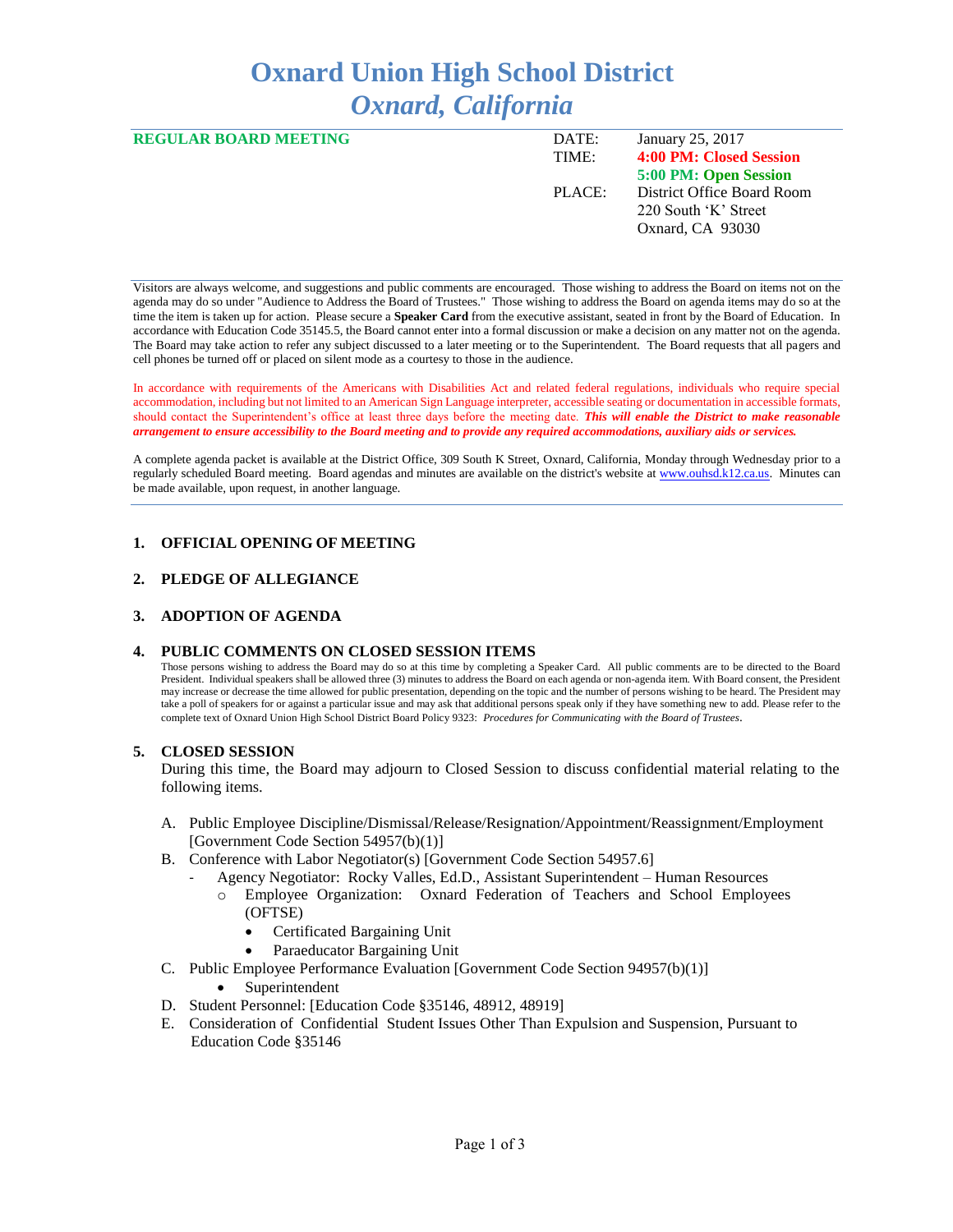Board Meeting Agenda January 25, 2017

- F. Conference with Real Property Negotiator (Govt. Code § 54956.8) PROPERTY: 50-acres of 107.25 acres located at or near 1825 Camino del Sol, Oxnard, CA (southeast corner of N. Rose Ave. and Cesar Chavez Dr.) Ventura County Assessor Parcel No. 214-0- 020-595 AGENCY NEGOTIATOR: Steve Dickinson, Asst. Superintendent Admin. Services NEGOTIATING PARTIES: Brian Edward Maulhardt, as Trustee of the Brian Edward Maulhardt Children's Support Trust UNDER NEGOTIATION: Price and terms of payment
- G. Conference with Real Property Negotiator (Govt. Code § 54956.8) PROPERTY: An approximate 5-acre portion of 49.36-acre Bell Ranch Property (agricultural property adjacent to Rancho Campana High School); Ventura County Assessor Parcel No. 156-0-180-385 AGENCY NEGOTIATOR: Steve Dickinson, Asst. Superintendent Admin. Services NEGOTIATING PARTIES: City of Camarillo UNDER NEGOTIATION: Price and terms of payment CONFERENCE WITH LEGAL COUNSEL-ANTICIPATED LITIGATION
- H. CONFERENCE WITH LEGAL COUNSEL-ANTICIPATED LITIGATION Significant exposure to litigation pursuant to paragraph (2) of subdivision (d) of Section 54956.9: One case
- I. Conference with Real Property Negotiator (Govt. Code § 54956.8) PROPERTY: Multiple District-owned parcels, including: (1) Bell Ranch Property, Assessor Parcel No. ("APN") 156-0-180-385, Camarillo, California; (2) South of Oxnard High School, APN 183-0-030-180; (3) District Office Campus, 220, 309, and 315 South K Street, Oxnard, CA, APNs 202-0-010-630 & -740; (4) Hueneme Road Adult School, 527 W Hueneme Road, Oxnard, CA, APN 222-0-082-625; (5) 280 and 300 Skyway Drive, Camarillo, CA, APN 230-0-130-105; and (6) 15 Stearman Street, Camarillo, CA, APN 230-0-130-115 AGENCY NEGOTIATOR: Steve Dickinson, Asst. Superintendent, Admin. Services NEGOTIATING PARTIES: To be determined UNDER NEGOTIATION: Price and terms of payment.

# **6. RECONVENE IN PUBLIC: REPORT ON CLOSED SESSION ACTION**

## **7. RECOGNITION**

- A. Student Celebrations Bijou Beltran
	- HHS Marching Band "Don't Ever Give Up" Attitude

## **8. PUBLIC COMMENTS TO ADDRESS THE BOARD OF TRUSTEES**

Those persons wishing to address the Board may do so at this time by completing a Speaker Card. All public comments are to be directed to the Board President. Individual speakers shall be allowed three (3) minutes to address the Board on each agenda or non-agenda item. With Board consent, the President may increase or decrease the time allowed for public presentation, depending on the topic and the number of persons wishing to be heard. The President may take a poll of speakers for or against a particular issue and may ask that additional persons speak only if they have something new to add. Please refer to the complete text of Oxnard Union High School District Board Policy 9323: *Procedures for Communicating with the Board of Trustees.*

## **9. SUPERINTENDENT'S REPORT**

## **10. STUDENT REPRESENTATIVE REPORT TO THE BOARD**

## **11. CONSENT CALENDAR**

#### **Administrative Services**

**A.** Consideration of Approval of Purchase Orders and Direct Pays, January 6 – January 12, 2017

#### **Educational Services**

- **B.** Consideration of Approval of Stipulated Student Expulsions by Agreement of the School Principal, the Student, and the Student's Parent/Guardian, as per Board Policy 5144, Section 22
- **C.** Consideration of Approval of a Hearing Panel's Recommendation to Expel a Student as per Board Policy 5144 and Education Code 48918